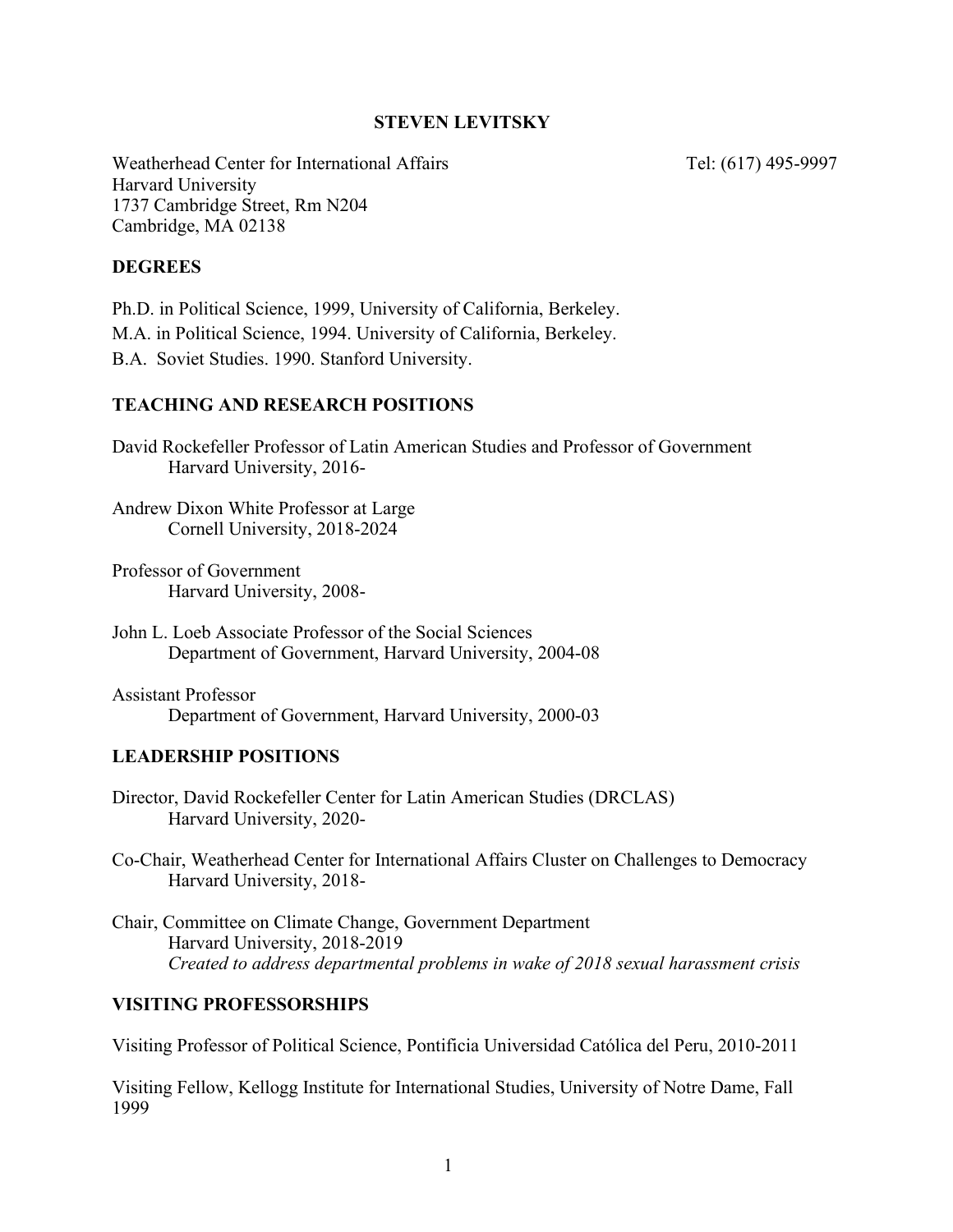#### **BOOKS**

Forthcoming. *Saving Democracy* (with Daniel Ziblatt). New York: Crown Publishers.

- 2022. *Revolution and Dictatorship: The Violent Origins of Durable Authoritarianism* (with Lucan A. Way). Princeton: Princeton University Press.
- 2021. *The Inclusionary Turn in Latin America* (co-edited with Diana Kapiszewski and Deborah Yashar). New York: Cambridge University Press.
- 2021. *La Ley y La Trampa en América Latina: Por Qué Optar Por el Debilatimiento Institucional Puede Ser una Estrategia Política* (with Daniel Brinks and María Victoria Murillo). Buenos Aires; Siglo Veintiuno.
- 2020. *The Politics of Institutional Weakness: Lessons from Latin America* (co-edited with Daniel Brinks and María Victoria Murillo). New York: Cambridge University Press.
- 2019. *Por Qué No Hay Partidos Políticos en el Perú?* (Con Mauricio Zavaleta). Lima: Editorial Planeta.
- 2019. *Understanding Institutional Weakness: Power and Design in Latin American Institutions*. Cambridge Element. (with Daniel Brinks and María Victoria Murillo). New York: Cambridge University Press.
- 2018. *How Democracies Die* (with Daniel Ziblatt). New York: Crown Publishers \*Translated into 25 languages
- 2016. *Challenges of Party-Building in Latin America* (co-edited with James Loxton, Brandon Van Dyck, and Jorge I. Dominguez). New York: Cambridge University Press.
- 2011. *The Resurgence of the Latin American Left* (edited with Kenneth M. Roberts). Baltimore: Johns Hopkins University Press.
- 2010. *Competitive Authoritarianism: Hybrid Regimes after the Cold War* (with Lucan A. Way). New York: Cambridge University Press.
- 2006. *Informal Institutions and Democracy: Lessons from Latin America* (edited with Gretchen Helmke). Baltimore: Johns Hopkins University Press.
- 2005. *Argentine Democracy: The Politics of Institutional Weakness* (edited with M. Victoria Murillo). University Park: Penn State University Press.
- 2003. *Transforming Labor-Based Parties in Latin America: Argentine Peronism in Comparative Perspective*. New York: Cambridge University Press. [Published in Spanish as *Transformación del Justicialismo: Del Partido Sindical al Partido Clientelista*. Buenos Aires: Siglo XXI, 2005]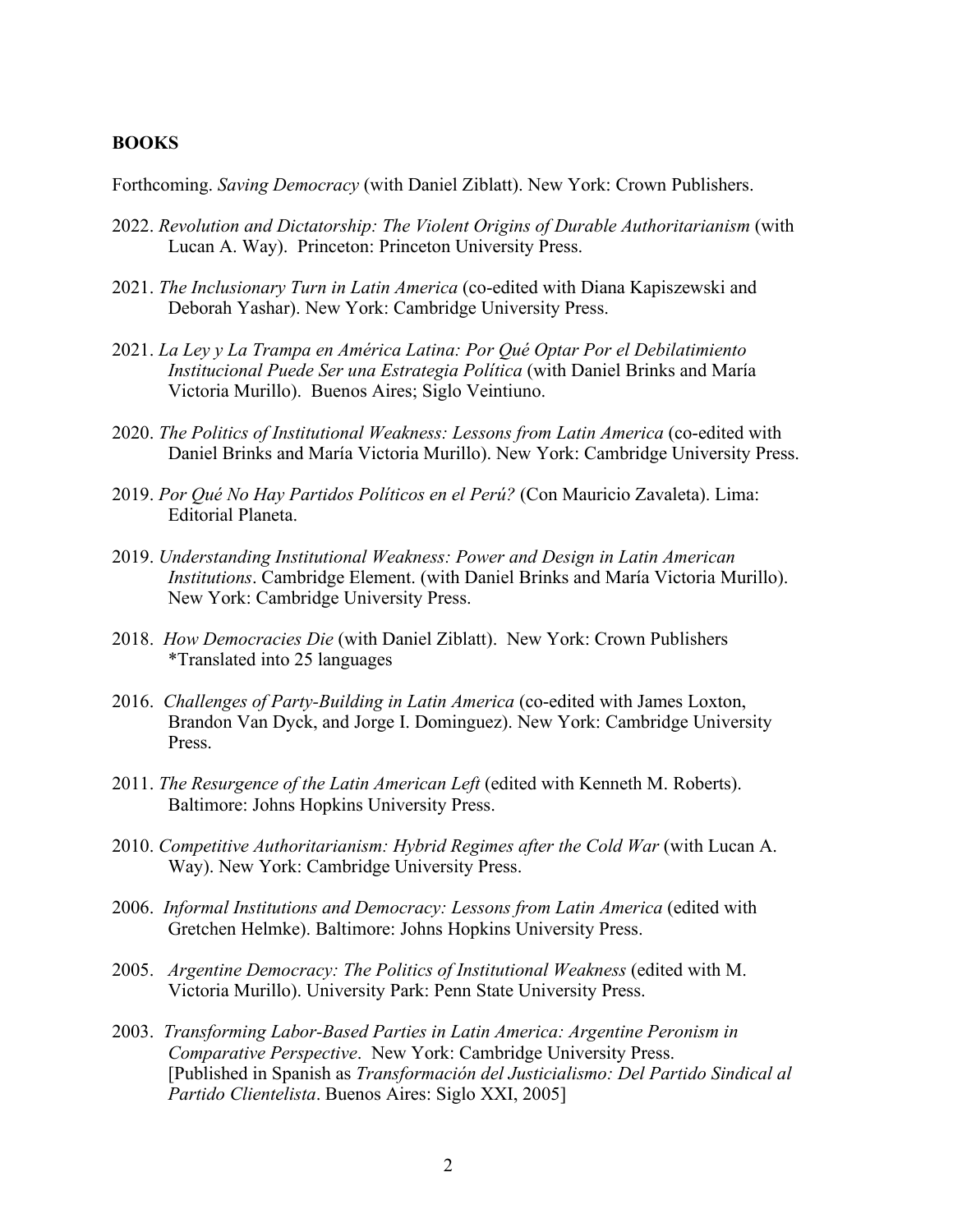#### **JOURNAL ARTICLES**

- 2020. "Social Revolution and Authoritarian Durability" (with Jean Lachapelle, Lucan A. Way, and Adam Casey). *World Politics* 72, No. 4: 557-600.
- 2020. "The New Competitive Authoritarianism" (with Lucan A. Way). *Journal of Democracy* 31, No. 1 (January 2020): 51-65.
- 2019. "Ideology and Durable Authoritarianism" (with Lucan A. Way) *Annals of Comparative Democratization* 17, No. 1.
- 2018. "Democratic Survival and Weakness." *Journal of Democracy* 29, No. 4 (Fall 2018).
- 2015. "The Myth of Democratic Recession" (with Lucan Way). *Journal of Democracy* 26, No. 1 (January).
- 2014. "External Influence and Democratization: Structure vs. Choice" (with Lucan A. Way) Journal of Democracy, 25, No. 4 (October 2014): 151-6.
- 2013. "The Durability of Revolutionary Regimes" (with Lucan Way). *Journal of Democracy* 24, No. 3 (July): 5-18.
- 2013. "Populism and Competitive Authoritarianism in the Andes" (with James Loxton) *Democratization* 20, No. 1 (January): 107-136.
- 2012. "Beyond Patronage: Violent Struggle, Ruling Party Cohesion, and Authoritarian Durability" (with Lucan A. Way). *Perspectives on Politics* 10, No. 4 (December): 869- 889.
- 2011. "Peru: A Surprising Left Turn." *Journal of Democracy* 22, No. 3 (October): 84-94.
- 2010. "Why Democracy Needs a Level Playing Field" (with Lucan A. Way). *Journal of Democracy* 21, No 1 (January): 57-68.
- 2009. "Variation in Institutional Strength." (with María Victoria Murillo). *Annual Review of Political Science* 12.
- 2008. "Argentina: From Kirchner to Kirchner." (with María Victoria Murillo). *Journal of Democracy* 19, No. 2 (April): 16-30.
- 2007. "Linkage, Leverage and the Post-Communist Divide" (with Lucan Way). *East European Politics and Societies* 27, No. 21: 48-66.
- 2007. "Organización Informal de los Partidos en America Latina." (with Flavia Freidenberg) *Desarrollo Económico* 46, No. 184 (January-March): 539-568.
- 2006. "Organized Labor and Democracy in Latin America" (with Scott Mainwaring). *Comparative Politics* 39, No. 1 (October): 21-42.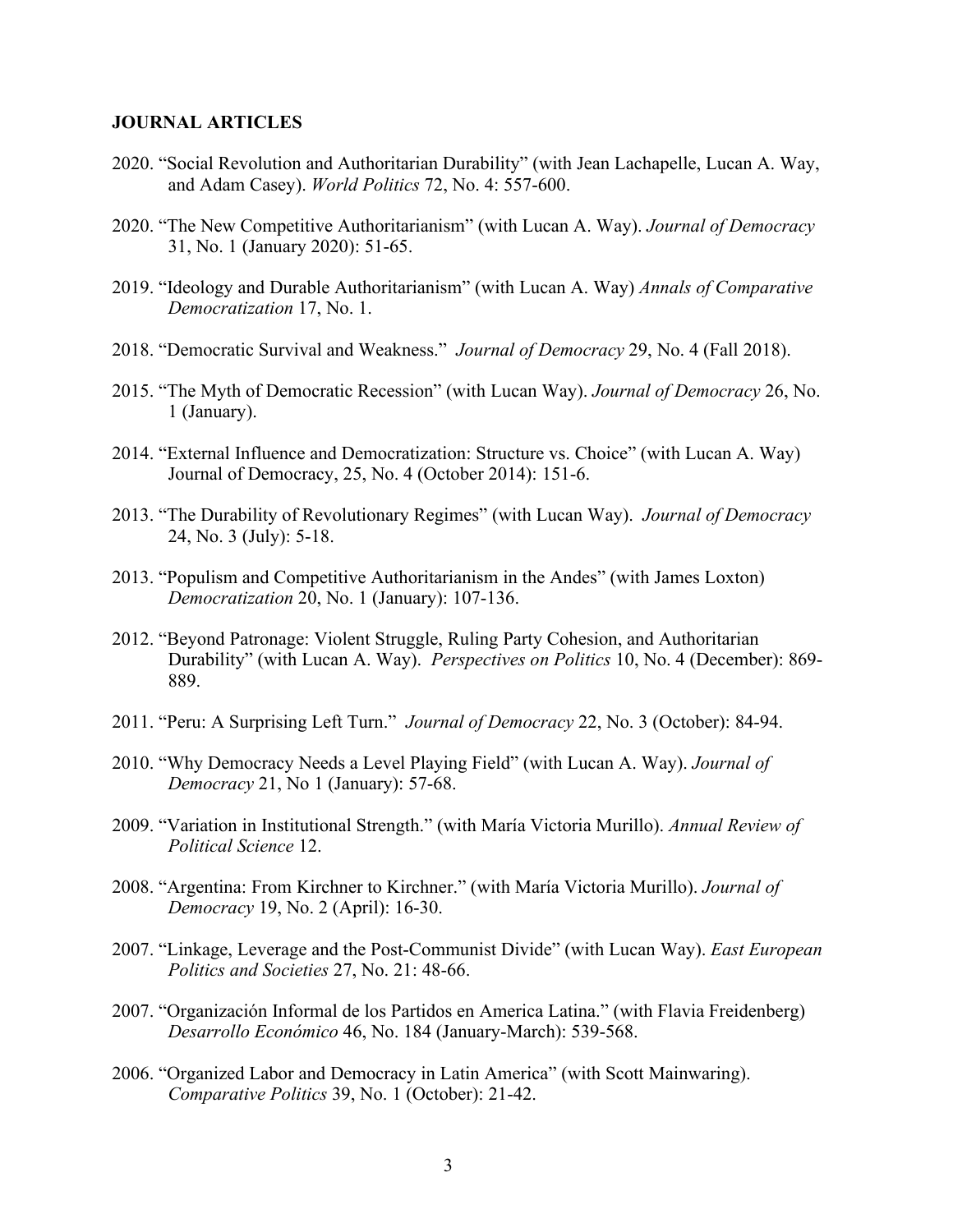- 2006. "Linkage versus Leverage: Rethinking the International Dimension of Regime Change" (with Lucan Way). *Comparative Politics* 38, No. 4 (July): 379-400.
- 2006. "The Dynamics of Autocratic Coercive Capacity after the Cold War" (with Lucan Way). *Communist and Post-Communist Studies* 39, No. 3: 387-410.
- 2005. "International Linkage and Democratization" (with Lucan Way). *Journal of Democracy*. 16, No. 3 (July): 20-34.
- 2004. "Informal Institutions and Comparative Politics: A Research Agenda" (with Gretchen Helmke). *Perspectives on Politics* 2, No. 4 (December): 725-740.
- 2003. "Argentina Weathers the Storm" (with M. Victoria Murillo). *Journal of Democracy* 14, No. 4 (October): 152-166.
- 2003. "From Labor Politics to Machine Politics: The Transformation of Party-Union Linkages in Argentine Peronism, 1983-99." *Latin American Research Review* 38, No. 3: 3-36. [Also published in *Desarrollo Económico* (Argentina)]
- 2003. "Explaining Populist Party Adaptation in Latin America: Environmental and Organizational Determinants of Party Change in Argentina, Mexico, Peru, and Venezuela" (with Katrina Burgess). *Comparative Political Studies* 36, No. 8 (October): 859-880.
- 2003. "Democracy without Parties? Political Parties and Regime Change in Fujimori's Peru" (with Maxwell Cameron). *Latin American Politics and Society* 45, No. 3 (Fall): 1-33. [Also published in *Instituciones y Desarrollo* (Spain)]
- 2002. "The Rise of Competitive Authoritarianism" (with Lucan Way). *Journal of Democracy* 13, No. 2 (April): 51-66. [Also published in *Estudios Políticos* (Colombia) 24 (July 2004).]
- 2001. "Organization and Labor-Based Party Adaptation: The Transformation of Argentine Peronism in Comparative Perspective." *World Politics* 54, No. 1(October): 27-56.
- 2001. "Inside the Black Box: Recent Studies of Latin American Party Organization." *Studies in Comparative International Development* 36, No. 2 (summer): 92-110.
- 2001. "An 'Organized Disorganization': Informal Organization and the Persistence of Local Party Structures in Argentine Peronism." *Journal of Latin American Studies* 33, No. 1 (February): 29-66. [Also published in *Revista de Ciencias Sociales* (Argentina) (October 2001)].
- 2000. "The 'Normalization' of Argentine Politics." *Journal of Democracy* 11, No. 2 (April): 56-69.
- 1999. "Fujimori and Post-Party Politics in Peru." *Journal of Democracy* 10, No. 3 (July): 78-92.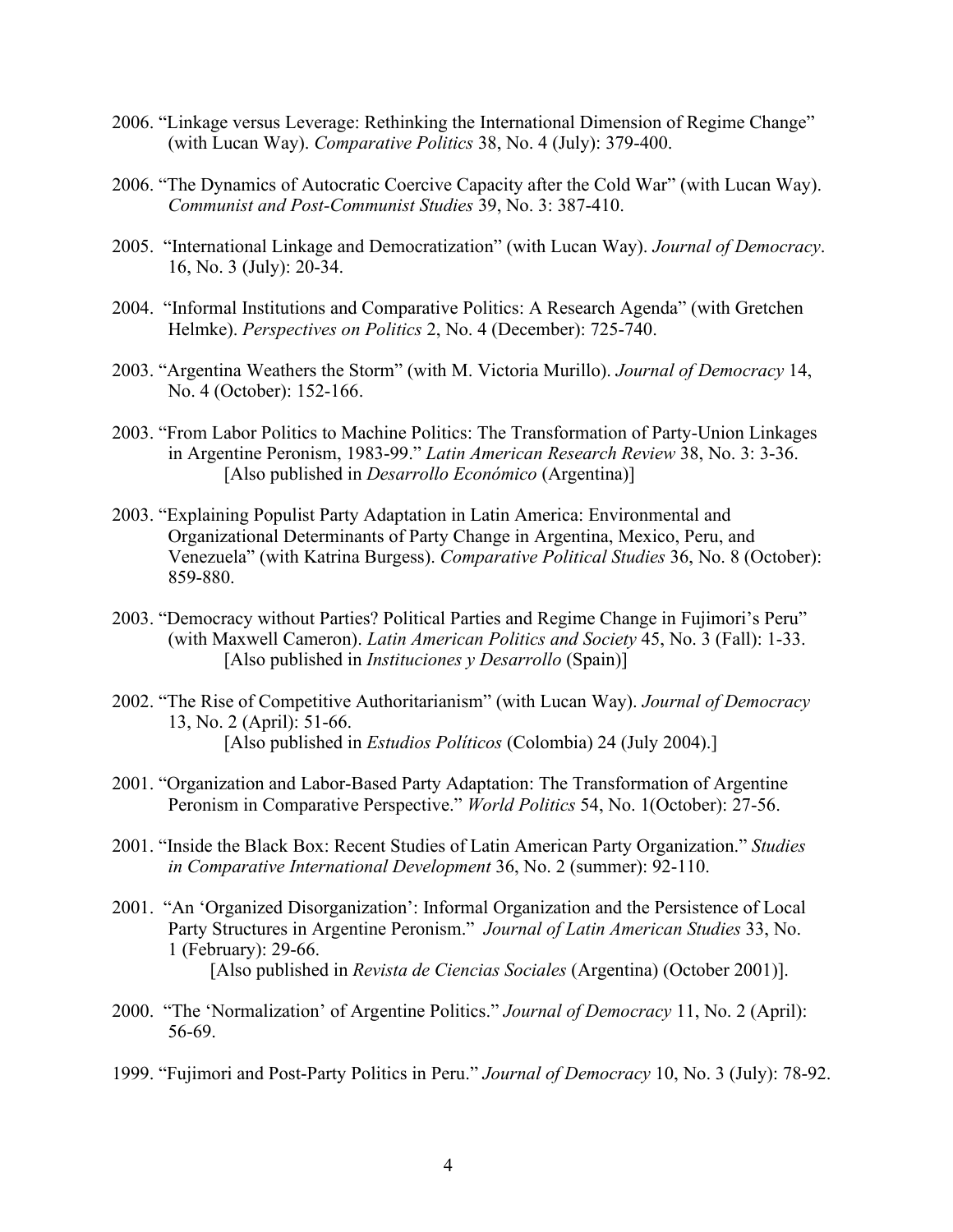- 1998. "Crisis, Party Adaptation, and Regime Stability in Argentina: The Case of Peronism, 1989-1995." *Party Politics* 4, No. 4: 445-470. [Also published in *Revista de Ciencias Sociales* (Argentina) (September 1997)].
- 1998. "Between a Shock and a Hard Place: The Dynamics of Labor-Backed Adjustment in Argentina and Poland" (with Lucan Way). *Comparative Politics* 30, No. 2 (January): 171-192.
- 1998. "Peronism and Institutionalization: The Case, the Concept, and the Case for Unpacking the Concept." *Party Politics* 4, No. 1 (January): 77-92.
- 1997. "Democracy with Adjectives: Conceptual Innovation in Comparative Research" (with David Collier), *World Politics* 49, No. 3 (April): 430-51. [Also published in *Rivista Italiana di Scienza Politica* (December 1997), *Agora*, Buenos Aires (January 1998), and *La Politica*, Barcelona (October 1998)].
- 1991. "FSLN Congress: A Cautious First Step." *Journal of Communist Studies* 7, No. 4 (December): 539-544.

### **BOOK CHAPTERS**

- 2020. "The Left Turn and Citizenship: How Much Has Changed?" (with Jared Abbott). In Manuel Balan and Francoise Montambeault, eds. *What's Left? The Promise and Reality of Inclusive Citizenship in Latin America*. Notre Dame: Notre Dame University Press.
- 2019. "Conclusion." In Hillel David Soifer and Alberto Vergara, eds. *Politics after Violence: Legacies of the Shining Path*. Austin: University of Texas Press.
- 2018. "Economic Shocks and Partisan Realignment in Argentina" (with Maria Victoria Murillo). In Noam Lupu, Virginia Oliveros, and Luis Schiumerini, eds, *Campaigns and Voters in Developing Democracies: Argentina in Comparative Perspective* (Ann Arbor: University of Michigan Press.
- 2018. "Peru: The Institutionalization of Politics without Parties." In Scott Mainwaring, ed. *Party Systems in Latin America: Institutionalization, Decay, and Collapse*. New York: Cambridge University Press.
- 2018. "Populism and Competitive Authoritarianism in Latin America" (with James Loxton). In Carlos De la Torre, ed. *Routledge International Handbook on Global Populism*. New York: Routledge.
- 2018. "Personalistic Authoritarian Successor Parties in Latin America" (with James Loxton), in James Loxton and Scott Mainwaring, eds. *Life After Dictatorship: Authoritarian Successor Parties Worldwide*. New York: Cambridge University Press.
- 2016. "Why no Party-Building in Peru?" (with Mauricio Zavaleta). In Steven Levitsky, James Loxton, Brandon Van Dyck, and Jorge I. Domínguez, eds. Challenges of Party-Building in Latin America. New York: Cambridge University Press.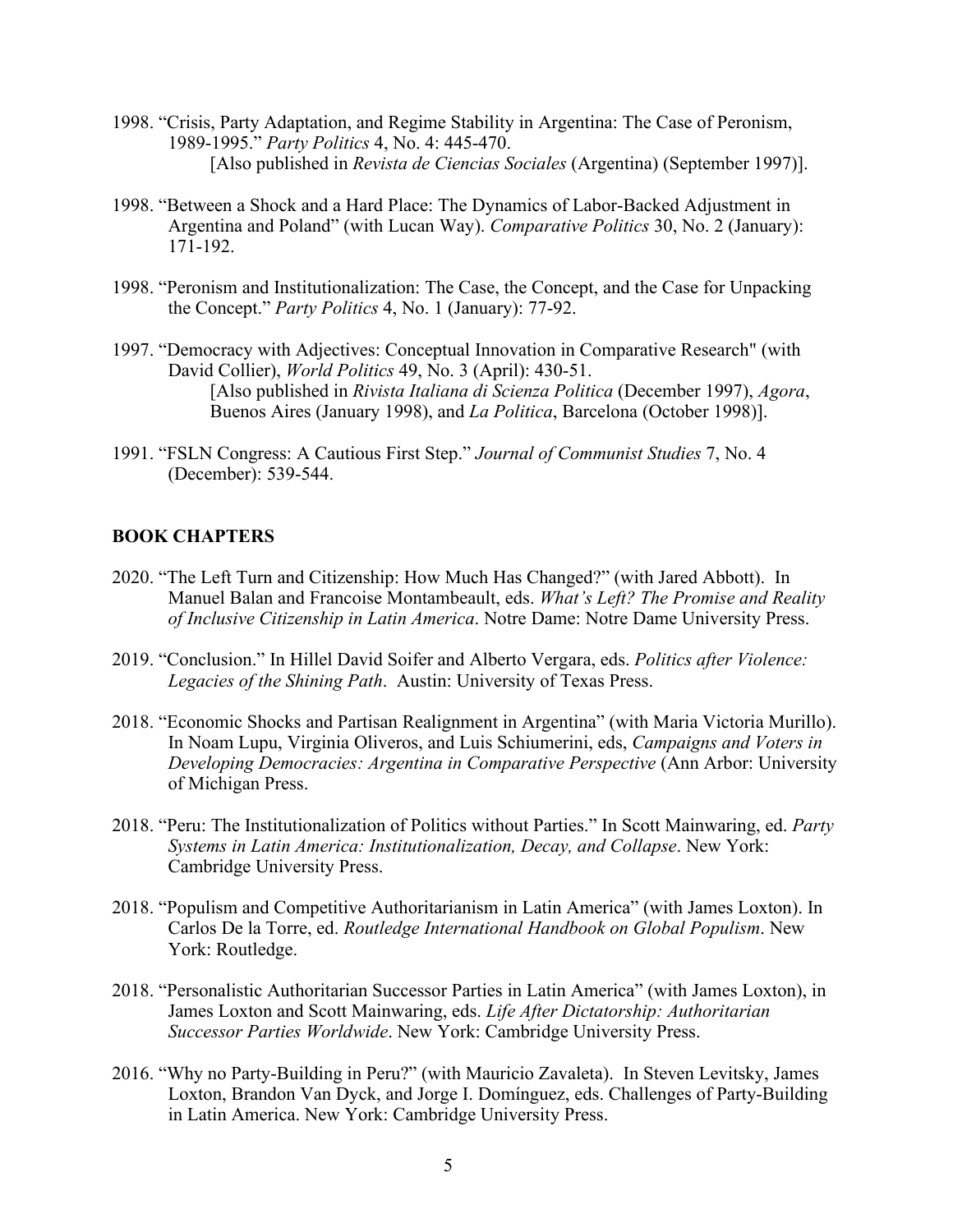- 2016. "Durable Authoritarianism" (with Lucan A. Way). In Orfeo Fioretos, Tulia G. Falleti, and Adam Sheingate, eds. *The Oxford Handbook of Historical Institutionalism*. New York: Oxford University Press.
- 2015. "Not Just What but When (and How): Comparative-Historical Approaches to Authoritarian Durability" (with Lucan A. Way." In James Mahoney and Kathleen Thelen, eds. *Advances in Comparative Historical Analysi*s. New York: Cambridge University Press.
- 2014. "Building Institutions on Weak Foundations: Lessons from Latin America" (with María Victoria Murillo). In Daniel Brinks and Scott Mainwaring, eds. *Guillermo O'Donnell and the Study of Democracy*. Baltimore: Johns Hopkins University Press.
- 2013. "Peru: Dilemmas of a Democracy without Parties." In Jorge I. Domínguez and Michael Shifter, eds. *Constructing Democratic Governance in Latin America*. Baltimore: Johns Hopkins University Press.
- 2012. "Informal Institutions and Politics in Latin America." In Peter Kingstone and Deborah Yashar, eds. *Handbook of Latin American Politics*. New York: Oxford University Press.
- 2012. "Populism and Competitive Authoritarianism: The Case of Fujimori's Peru" (with James Loxton). In Cas Mudde and Cristobal Rovira Kaltwasser, eds. *Populism: Threat or Corrective to Democracy?* Cambridge: Cambridge University Press.
- 2012. "Democracy and a Level Playing Field" (with Lucan A. Way). In Susan Stewart, Margarete Klein, Andrea Schmitz, and Hans-Henning Schroder, eds. *Presidents, Oligarchs and Bureaucrats: Forms of Rule in the Post-Soviet Space*. Farnham: Ashgate.
- 2009. "Democracy without Parties? Political Parties and Regime Change in Peru" (with Maxwell Cameron). In William C. Smith and Felipe Aguero, eds. *New Perspectives on Democracy in Latin America*. Oxford and Boston: Blackwell Publishers.
- 2008. "Democracy with Adjectives: Conceptual Innovation in Comparative Research" (with David Collier). In Alan S. Zuckerman, ed., *Comparative Political Science*, Vol. 1. Los Angeles: Sage Publications.
- 2008. "Argentina: Democracy and Institutional Weakness." In Jorge I. Dominguez and Michael Shifter, eds. *Constructing Democratic Governance in Latin America* (Second edition). Baltimore: Johns Hopkins University Press.
- 2007. "From Populism to Clientelism? The Transformation of Labor-Based Party Linkages in Latin America." In Herbert Kitschelt and Steven Wilkerson, eds. *Patrons, Clients and Policies: Patterns of Democratic Accountability and Political Competition.*  Cambridge: Cambridge University Press.
- 2006. "Linkage and Leverage: How Do International Factors Affect Domestic Balances of Power?" (with Lucan A. Way). In Andreas Schedler, ed. *Electoral Authoritarianism: The Dynamics of Unfree Competition*. Boulder: Lynne Rienner.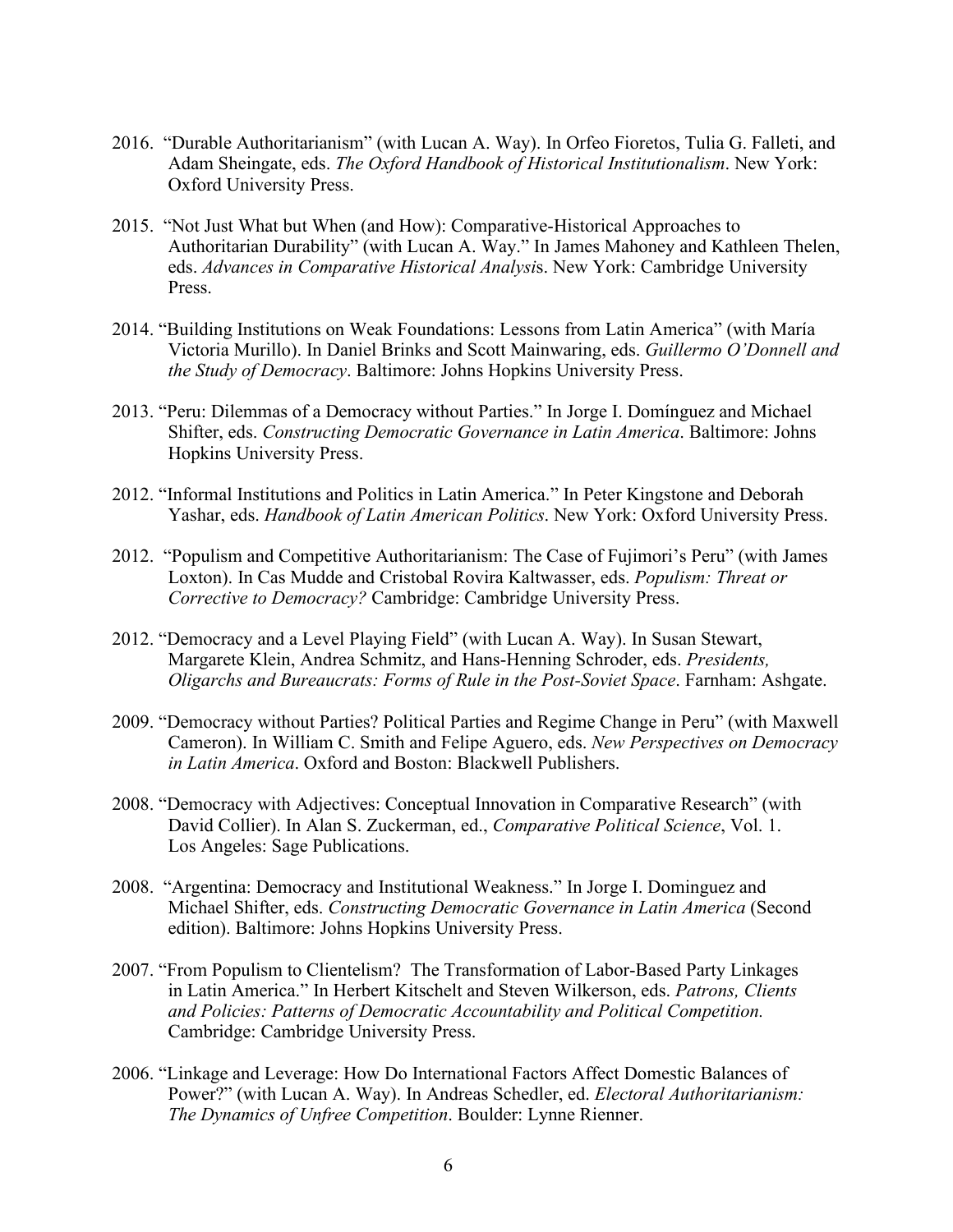- 2006. "Informal Institutions and Party Organization in Latin America" (with Flavia Friedenberg). In Gretchen Helmke and Steven Levitsky, eds*. Informal Institutions and Democracy: Lessons from Latin America* (Baltimore: Johns Hopkins University Press).
- 2006. "Building Castles in the Sand? The Politics of Institutional Weakness in Argentina." (with María Victoria Murillo). In Steven Levitsky and María Victoria Murillo, eds. *Argentine Democracy: The Politics of Institutional Weakness* (University Park, PA: Penn State University Press).
- 2006. "Crisis and Renovation: Institutional Weakness and the Transformation of Argentine Peronism." In Steven Levitsky and María Victoria Murillo, eds. *Argentine Democracy: The Politics of Institutional Weakness* (University Park, PA: Penn State University Press).
- 2005. "Argentina: Democratic Survival Amidst Economic Failure." In Frances Hagopian and Scott Mainwaring, eds. *Advances and Setbacks in Latin America's Third Wave of Democractization* (New York: Cambridge University Press).
- 2003. "Argentina: From Crisis to Consolidation (and Back)." In Jorge I. Dominguez and Michael Shifter, eds. *Constructing Democratic Governance* (Baltimore: Johns Hopkins University Press).
- 2003. "Los Partidos Obreros en Transformación en América Latina: El Partido Justicialista Argentina en Perspectiva Comparada." In Manuel Alcantara and Elena M. Barahona, eds. *Política,Dinero e Institucionalización Partidista en América Latina*. Mexico City: Universidad Iberoamericana.

#### **BOOK REVIEWS**

- 2011. "Critical Dialogue: Ordering Power: Contentious Politics and Authoritarian Leviathans in Southeast Asia, by Dan Slater." *Perspectives on Politics* 9, No. 2: 383-385.
- 2004. Marina Ottaway: *Democracy Challenged: The Rise of Semi-Authoritarianism*. In *Perspectives on Politics* 2, No. 1: 184.
- 2002. Nancy R. Powers, *Grassroots Expectations of Democracy and Economy: Argentina in Comparative Perspective*. In *American Political Science Review* 96, No. 3 (September): 669-70.
- 2001. James W. McGuire*, Peronism Without Perón: Unions, Parties, and Democracy in Argentina*. In *Journal of Latin American Studies* 33, no 1: 163-165.

#### **OTHER PUBLICATIONS**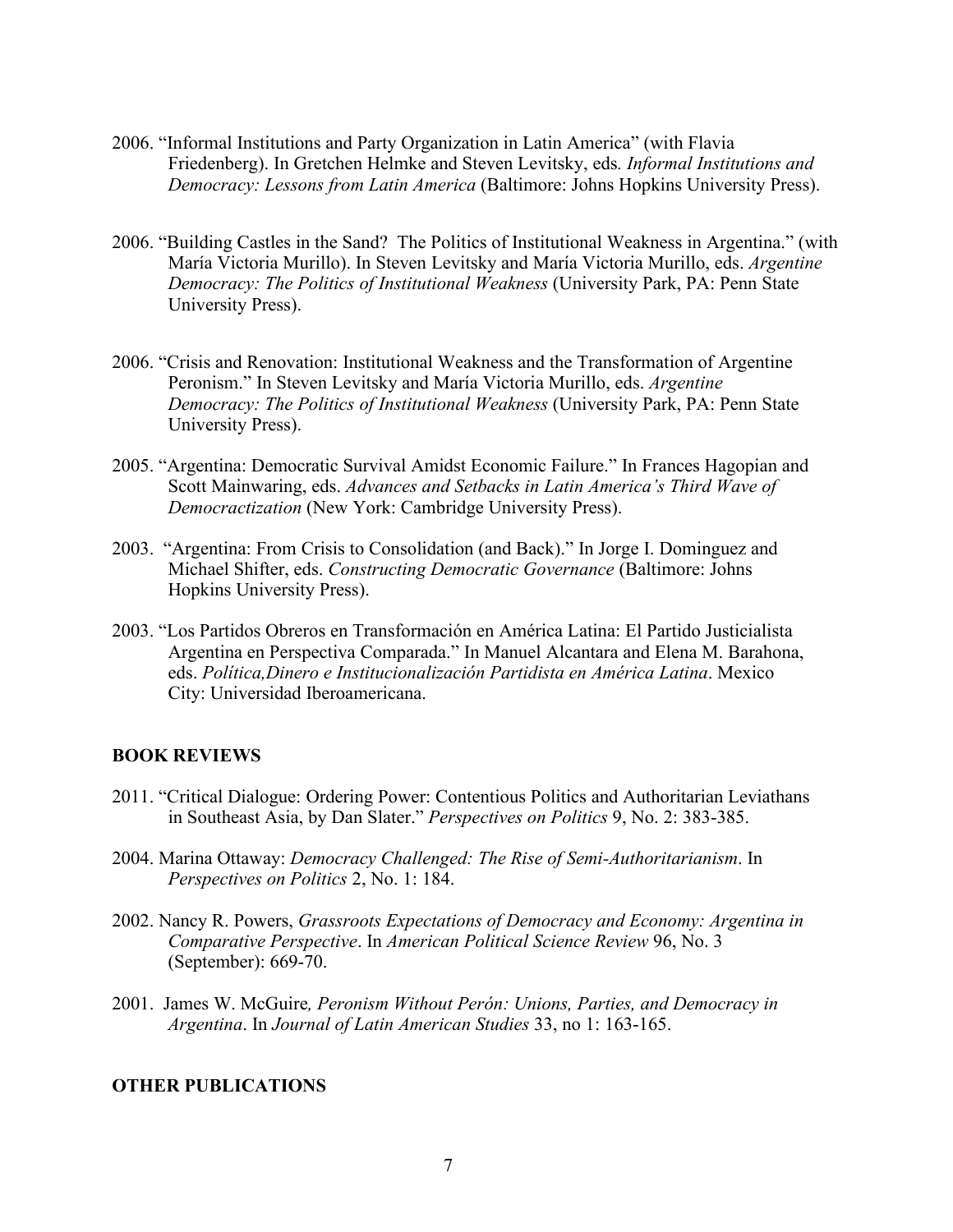- 2020. "The Crisis of American Democracy" (with Daniel Ziblatt), *American Educator* 44, No. 3 (Fall 2020): 6-13.
- 2017. "Is America Still Safe for Democracy?" (with Robert Mickey and Lucan A. Way). *Foreign Affairs* (May/June 2017).
- 2006. "Pigs, Wolves and the Evolution of Post-Soviet Competitive Authoritarianism, 1992- 2005" (with Lucan A. Way). CDDRL Working Paper. Center on Democracy, Development, and the Rule of Law, Stanford University (June 2006)
- 2005. "Ties That Bind? Leverage, Linkage, and Democratization in the Post-Cold War World" (with Lucan Way). *International Studies Review* 7: 519-524.
- 2003. "Informal Institutions and Comparative Politics: A Research Agenda" (with Gretchen Helmke). Kellogg Institute Working Paper No. 307, Kellogg Institute for International Studies, University of Notre Dame (September 2003).
- 2001. "Competitive Authoritarianism: Hybrid Regime Change in Peru and Ukraine in Comparative Perspective" (with Lucan Way). Studies in Public Policy Working Paper No. 355. Glasgow: University of Strathclyde.
- 2001. "Transforming Labor-Based Parties in Latin America: The Argentine Justicialista Party in Comparative Perspective" Kellogg Institute Working Paper #288, Kellogg Institute for International Studies, University of Notre Dame (July 2001).
- 2001. "Mas allá de las elecciones: reconstruyendo la democracia peruana" (with Cynthia Sanborn). *Punto de Equilibrio* 10, no. 61: 50-53.
- 1996. "Democracy with Adjectives: Finding Conceptual Order in Recent Comparative Research" (with David Collier), Kellogg Institute Working Paper #230, Kellogg Institute for International Studies, University of Notre Dame (August 1996) (This is a longer version of the article published in *World Politics*).
- 1992. "Taming the Honduran Military." *Hemisphere* 4, No. 3 (summer): 36-38.
- 1992. "Solidarismo: Call to Solidarity Divides Costa Rican Workers" (with Tony Lapp). *Hemisphere* 4, No. 1 (winter).

# **CONFERENCE PAPERS**

2019. "Military Origins and Authoritarian Durability" (with Adam Casey and Lucan A. Way), Annual Meetings of the American Political Science Association, Washington DC.

2018. "The Durability of Revolutionary Regimes" (with Lucan Way). Paper presented at the Annual Meetings of the American Political Science Association, Boston, MA, September 2018.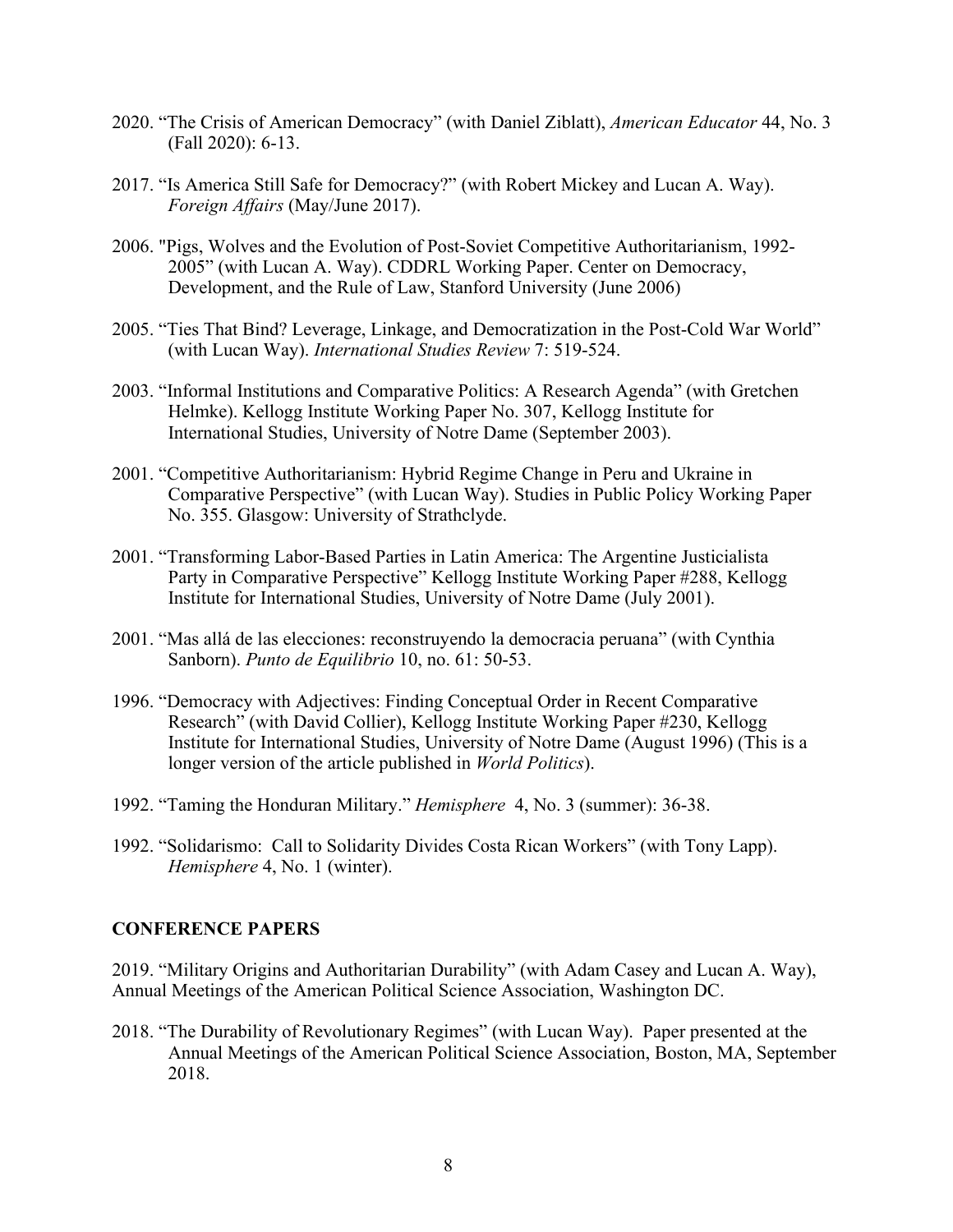- 2016. "Revolutionary Regime Durability in China" (with Lucan Way). Paper presented at the Annual Meetings of the American Political Science Association, Philadelphia, PA September 2016.
- 2015. "Explaining Variation in the Durability of Revolutionary Regimes" (with Lucan A. Way). Paper presented at the Annual Meetings of the American Political Science Association, San Francisco, CA, September 2015.
- 2014. "The Durability of Authoritarian Regimes Since 1900" (with Jean Lachapelle and Lucan Way. Paper presented at the Annual Meetings of the American Political Science Association, Washington DC, September 2014.
- 2014. "The Durability of Revolutionary Regimes: Mexico and the USSR" (with Lucan Way) Paper presented at the Annual Meetings of the American Political Science Association, Washington DC, September 2014.
- 2012. "Crisis, Coercion, and Authoritarian Durability: Explaining Diverging Responses to Anti-Regime Protest in Egypt and Iran" (with Jean Lachapelle and Lucan Way). Paper prepared for the American Political Science Association Annual Meeting, New Orleans, LA.
- 2010. "Beyond Patronage: Ruling Party Cohesion and Authoritarian Stability" (with Lucan A. Way). Paper presented at the Annual Meetings of the American Political Science Association, Washington DC, September 2-5, 2010.
- 2010. "Organizational Power and the Fate of Competitive Authoritarianism in Sub-Saharan Africa, 1990-2010" (with Lucan A. Way). Paper presented at the Annual Meetings of the American Political Science Association, Washington DC, September 2-5, 2010.
- 2008. "The Evolution of Competitive Authoritarianism in Africa." Paper presented at the Annual Meetings of the American Political Science Association, August 28-September 1, 2008, Boston, MA.
- 2006. "Competitive Authoritarianism: The Origins and Evolution of Hybrid Regimes in the Post-Cold War Era" (with Lucan A. Way). Paper presented at the Annual Meetings of the American Political Science Association, August 30-September 3, 2006, Philadelphia, PA.
- 2006. "Variation in Institutional Strength in Latin America: Causes and Implications" (with M. Victoria Murillo). Paper Presented at the International Meetings of the Latin American Studies Association, San Juan, Puerto Rico, March 15-18, 2006.
- 2005. "Western Linkage and Leverage and the Failure of Democracy in the Former Soviet Union" (with Lucan A. Way). Paper presented at IV General Assembly of the Club de Madrid: "Democracy in the Postcommunist World." Prague, The Czech Republic, November 9-12, 2005.
- 2005. "Linkage and Democratization in the Post Cold War Era: A Quantitative Assessment" (with Lucan A. Way). Paper presented at the Annual Meetings of the American Political Science Association, Washington, DC, 1-4 September, 2005.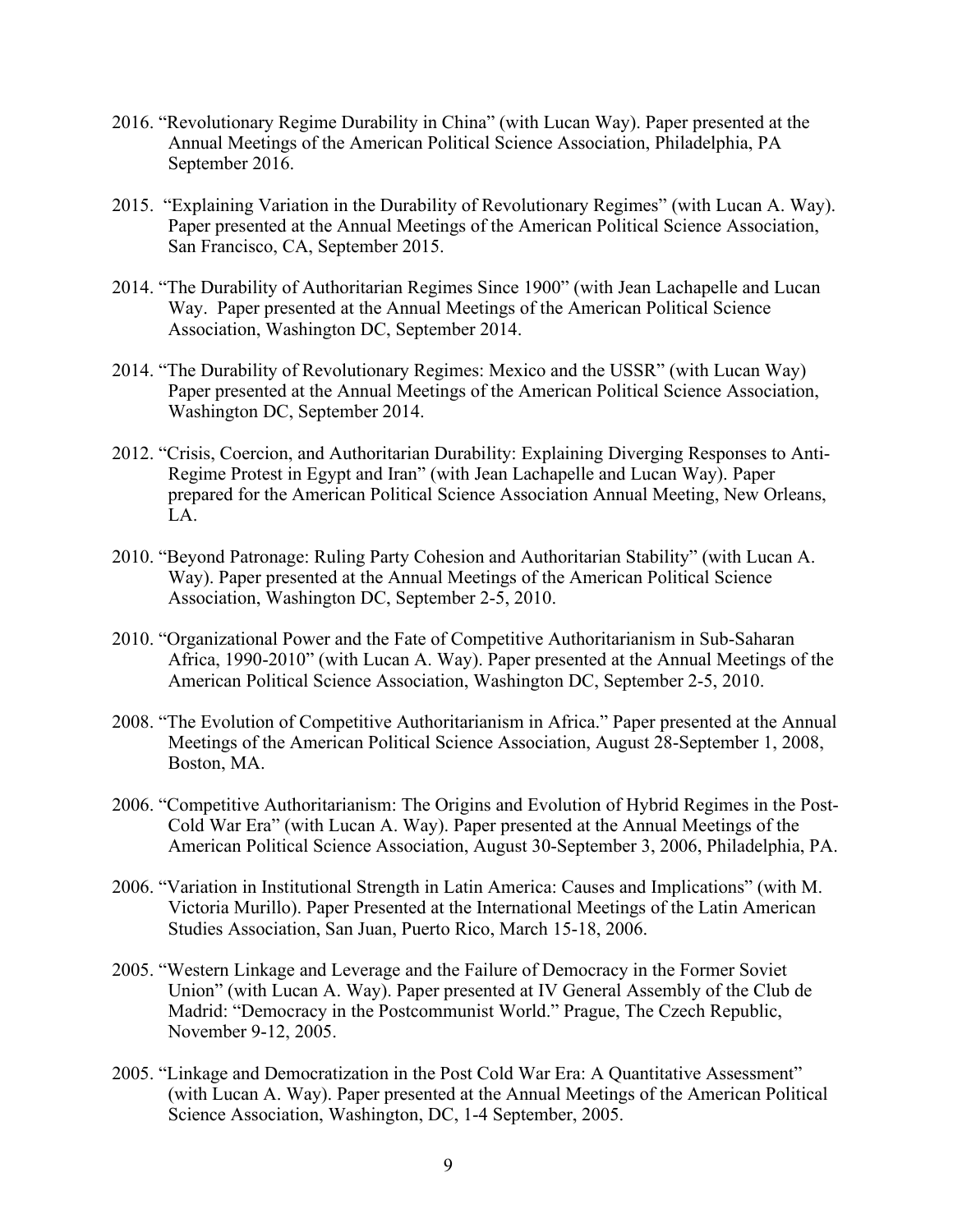- 2004. "Linkage versus Leverage: Rethinking the International Dimension of Regime Change." Paper presented at the Annual Meetings of the American Political Science Association, Chicago, Illinois, 2-5 September, 2004.
- 2003. "Ties that Bind? International Linkage and Competitive Authoritarian Regime Change in Africa, Latin America, and Post-Communist Eurasia" (with Lucan Way). ). Paper presented at the Annual Meetings of the American Political Science Association, Philadelphia, PA, 27-30 August, 2003.
- 2003. "Informal Institutions and Politics in Latin America" (with Gretchen Helmke). Paper presented at the Annual Meetings of the American Political Science Association, Philadelphia, PA, 27-30 August, 2003.
- 2003. "Chaos and Renovation: Institutional Weakness and the Transformation of Argentine Peronism, 1983-2002." Paper presented at the XXIV International Congress of the Latin American Studies Association, Dallas, TX, March 27-29, 2003.
- 2003. "Autocracy by Democratic Rules: The Dynamics of Competitive Authoritarianism in the Post-Cold War Era" (with Lucan Way). Paper presented at the conference "Mapping the Gray Zone, Mapping the Great Zone: Clientelism and the Boundary between Democratic and Democratizing," Columbia University, April 4-5, 2003.
- 2002. "Informal Institutions and Comparative Politics: A Preliminary Research Agenda" (with Gretchen Helmke). Paper presented at the annual meetings of the American Political Science Association, Boston, MA, 29 August-1 September, 2002.
- 2002. "Autocracy by Democratic Rules: The Dynamics of Competitive Authoritarianism in the Post-Cold War Era" (with Lucan Way). Paper presented at the annual meetings of the American Political Science Association, Boston, MA, 29 August-1 September, 2002.
- 2002. "Organizaciónes Partidistas e Institucionalización Informal en America Latina" (with Flavia Freidenberg). Paper presented at the Latin American Congress of Political Science, University of Salamanca, July 9-11, 2002.
- 2002. "Competitive Authoritarianisn in the Post-Cold War Era" (with Lucan Way). Paper presented at the conference "Non-Democratic Regimes and Trajectories After the Cold War." Weatherhead Center for International Affairs, Harvard University, 10-11 May, 2002.
- 2001. "Explaining Mass Populist Party Adaptation: Environmental and Organizational Determinants of Party Change in Argentina, Mexico, Peru, and Venezuela" (with Katrina Burgess). Paper presented at the XXIII Congress of the Latin American Studies Association, Washington, D.C., 6-8 September, 2001.
- 2001. "Democracy without Parties? Party Weakness and Regime Collapse in Fujimori's Peru" (with Maxwell Cameron). Paper presented at the XXIII Congress of the Latin American Studies Association, Washington, D.C., 6-8 September, 2001.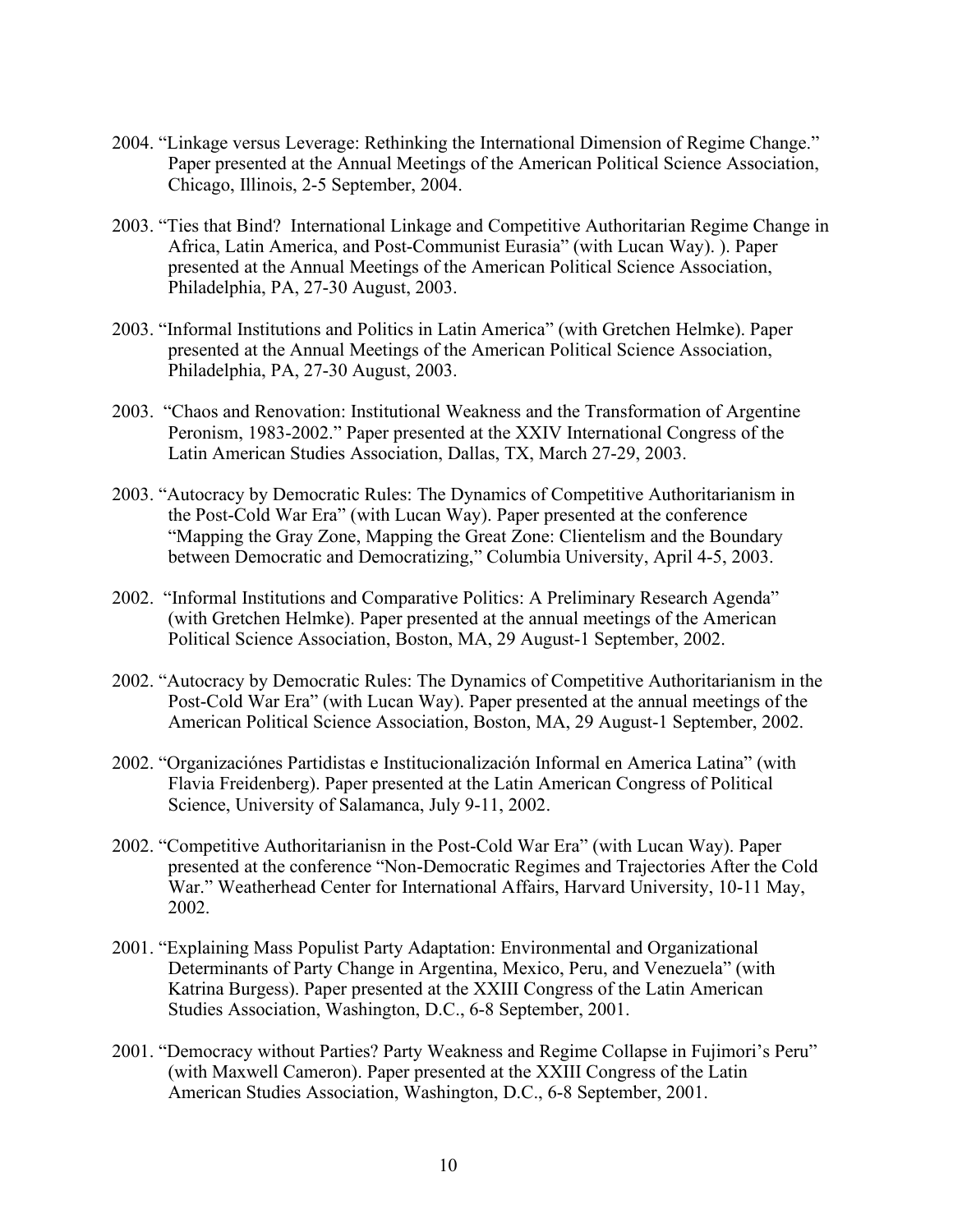- 2001. "Competitive Authoritarianism: Hybrid Regimes in Peru and Ukraine in Comparative Perspective" (with Lucan Way). Paper presented at the annual meeting of the American Political Science Association, San Francisco, CA, 30 August-2 September, 2001.
- 2001. "The Organized Working Class and Democracy in Latin America" (with Scott Mainwaring). Paper presented at the annual meetings of the American Political Science Association, San Francisco, CA, 30 August-2 September, 2001.
- 2001. "The Paradox of Menemism: Parties, Civil Society, and Regime Stability in Argentina." Paper delivered at the conference, Advances and Setbacks in the Third Wave of Democratization in Latin America, Kellogg Institute, University of Notre Dame, April 23-34, 2001.
- 2001. "From Labor Politics to Machine Politics: The De-Unionization of Argentine Peronism and the Transformation of Working Class Linkages in Latin America." Paper presented at the conference "Citizen-Politician Linkages in Democratic Politics," Duke University, 30 March-1 April, 2001.
- 2000. "Transforming Labor-Based Parties in Latin America: Argentine Peronism in Comparative Perspective." Paper delivered at the Annual Meeting of the American Political Science Association, Washington, D.C, 31 August-3 September, 2000.
- 2000. "De Laborismo al Liberalismo: Institucionalización y Adaptacón Partidaria en el Peronismo Argentino, 1983-1999." Presented at the Conference "Los Partidos Políticos Ante Los Retos del Siglo XXI," Instituto de Estudios de Iberoamérica y Portugal, Universidad de Salamanca, Salamanca, Spain, 1-2 June, 2000.
- 2000. "Peronism after Populism: Populist Legacies and Party Adaptation in Latin America." Presented at the Conference "Old Populism, New Populism in Latin America," Yale University, 7-8 April, 2000.
- 2000. "An Organized Disorganization: Informal Structures and the Persistence of Mass Organization in Argentine Peronism (Or why the Peronist Party is Stronger than it Looks)." Paper delivered at the XXII International Congress of the Latin American Studies Association, Miami, Florida, 16-18 March, 2000.
- 1998. "From Labor Politics to Machine Politics: The De-Unionization of Urban Peronism, 1983-1997." Paper delivered at the XXI International Congress of the Latin American Studies Association, Chicago, Illinois, 1998.
- 1997. "Crisis, Party Adaptation, and Regime Stability in Argentina: The Case of Peronism, 1989-1995." Paper delivered at the XX International Congress of the Latin American Studies Association, Guadalajara, Mexico, 1997.
- 1996. "Labor-Based Party Adaptation and Survival in Argentina," paper delivered at the conference, "Economic Reform and Civil Society in Latin America," David Rockefeller Center for Latin American Studies, Harvard University, April 1996.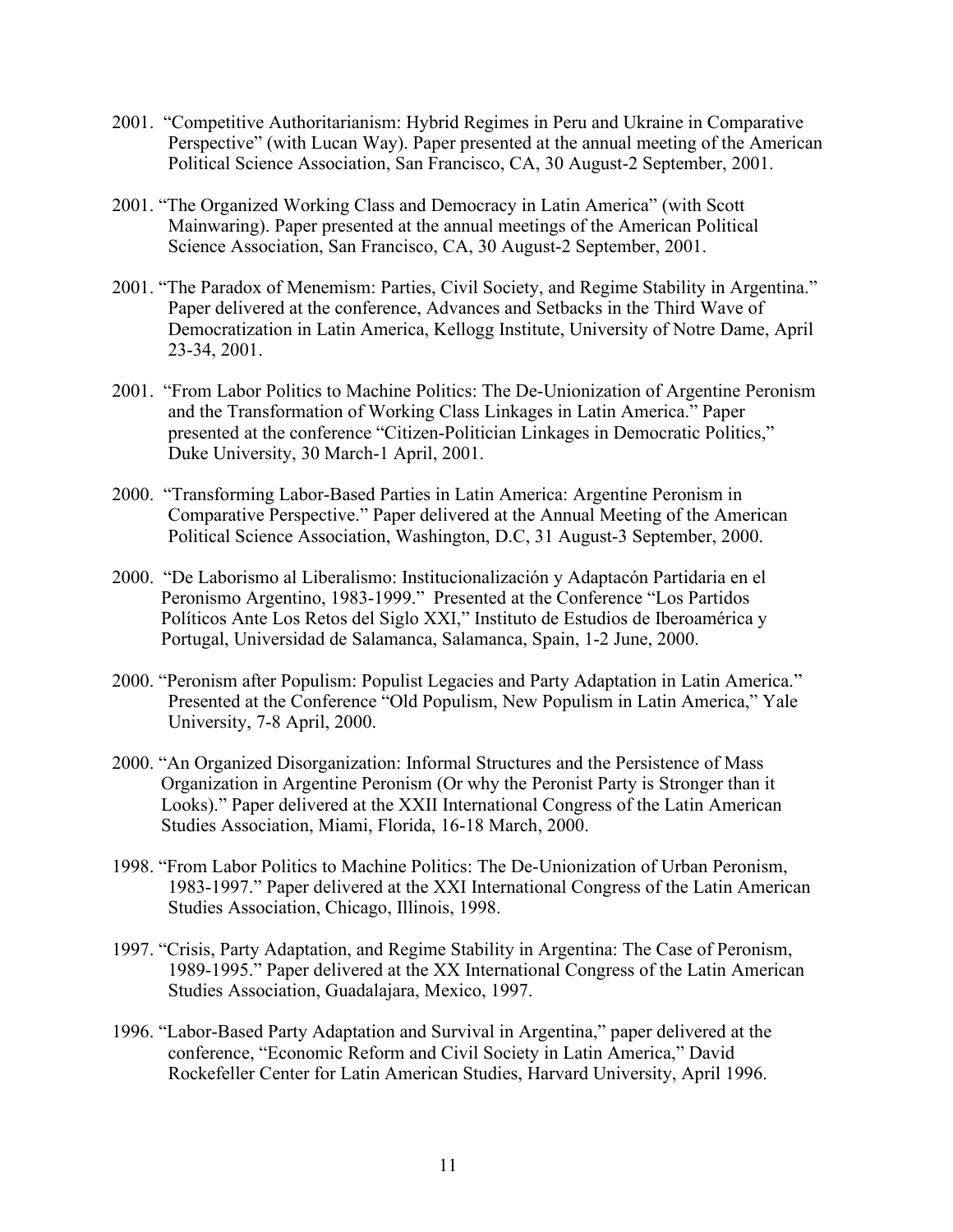- 1996. "Coalitions Under Stress: Governing Labor-Based Parties in a Liberalizing World" (with Lucan Way), paper delivered at the conference, "Coalitions Under Stress: Governing Labor-Based Parties in a Liberalizing World," Institute for International Studies, University of California, Berkeley, January 1996.
- 1995. "Populism is Dead! Long Live the Populist Party! Party Adaptation Through Coalitional Realignment in Peronist Argentina," Paper delivered at the XIX International Congress of the Latin American Studies Association, Washington, DC, 1995.
- 1995. "The Structure of Conceptual Subtypes: The Case of Democracy in Recent Comparative Research" (with David Collier), paper delivered at the XIX International Congress of the Latin American Studies Association, Washington, DC, 1995.
- 1994. "Democracy with Adjectives: Finding Conceptual Order in Recent Comparative Research" (with David Collier), paper delivered at the Annual Meeting of the American Political Science Association, New York, NY.
- 1994. "Captivating Alliances: Unions, Labor-backed Parties and the Politics of Economic Adjustment in Argentina and Mexico" (with Sarah Kelsey), paper delivered at the International Congress of the Latin American Studies Association, Atlanta, GA.

# **MAJOR OPINION-EDITORIALS**

- 2021. "Trumpian Tactics Threaten to Undo Democracy in Peru" (with Alberto Vergara), *New York Times*, June 23, 2021.
- 2021. "El Salvador's President Launched a "Self-Coup.' What for Creeping Corruption and Authoritarianism" (with Manuel Meléndez), *The Monkey Cage* (*Washington Post*), May 20, 2021.
- 2020. "End Minority Rule" (with Daniel Ziblatt), *New York Times*, October 23, 2020.
- 2019. "The Coup Temptation in Latin America" (with María Victoria Murillo), *New York Times*, November 26, 2019.
- 2019. "Why Republicans Play Dirty" (with Daniel Ziblatt), *New York Times*, September 20, 2019.
- 2019. "Why Autocrats Love Emergencies" (with Daniel Ziblatt), *New York Times*, January 12, 2019.
- 2018. "How Wobbly is our Democracy?" (with Daniel Ziblatt), *New York Times*, January 27, 2018.
- 2017. "Honduran Democracy is under Assault" (with Carlos Flores), *Los Angeles Times*, December 14, 2017.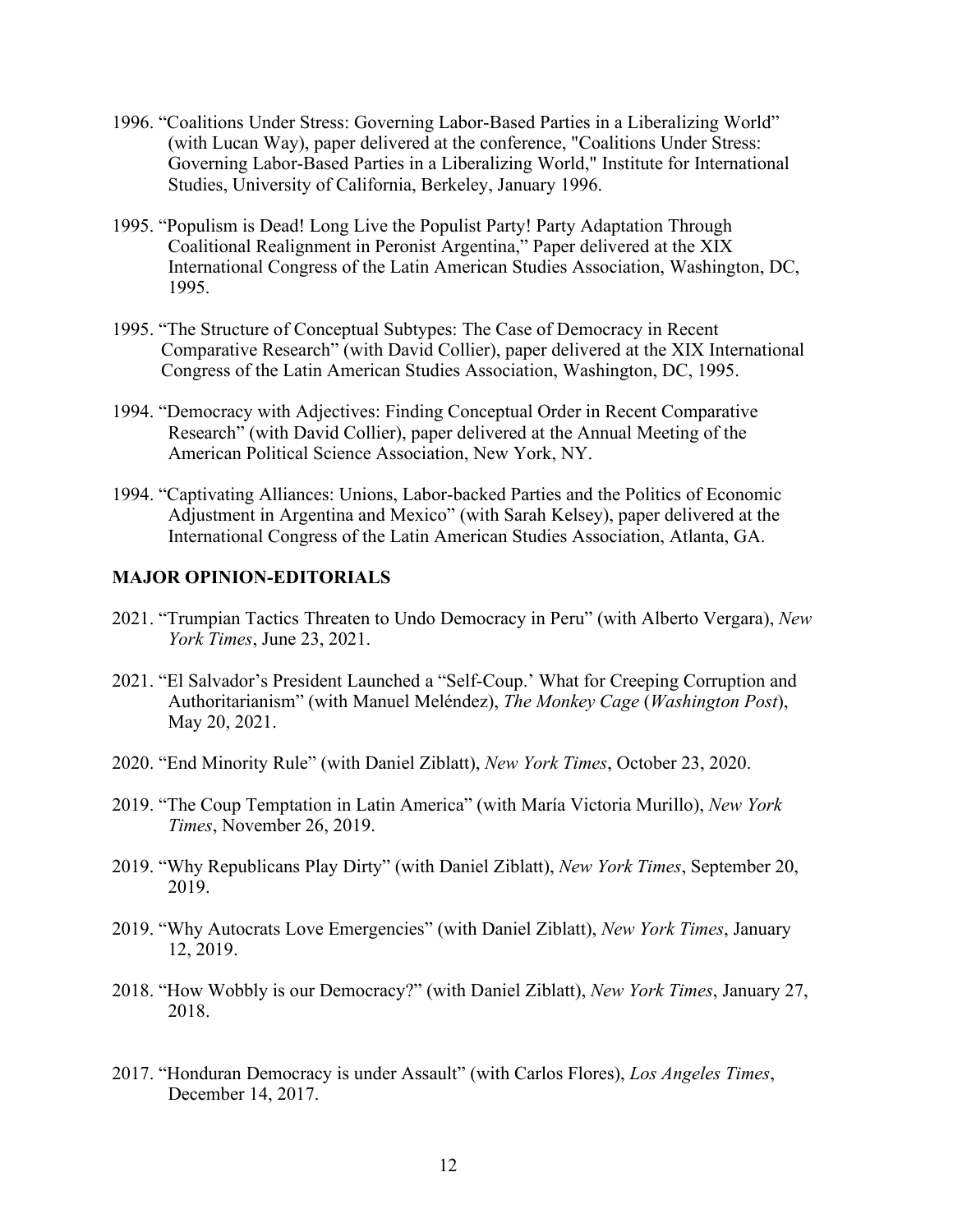- 2016. "Is Donald Trump a Threat to Democracy?" (with Daniel Ziblatt), *New York Times*, December 16, 2016.
- 2016. "Fujimori's Party Already Controls Congress. Here's Why Observers are Worried" (with John M. Carey), *The Monkey Cage* (*Washington Post*), June 3, 2016.
- 2015. "We are Lifelong Zionists. Here is Why We have Chosen to Boycott Israel." *Washington Post*, October 23, 2015.
- 2003. "Peron, Pinochet and Patience" (with Jorge Domínguez). *New York Times*, January 29, 2003.
- 2002. "The US Must Help Argentina Recover" (with Jorge Domínguez). *Miami Herald*, January 2, 2002.
- 2001. "A Hard Choice in Peru" (with Cynthia Sanborn). New York Times, 9 May, 2001.

# **AWARDS**

- 2019. Global Policy Institute Book Award (with Daniel Ziblatt), Global Policy Institute, Marymount University.
- 2018. Goldsmith Book Prize (with Daniel Ziblatt), Shorenstein Center on Media, Politics, and Public Policy, Harvard Kennedy School.
- 2018. Andrew Dixon White At-Large Professorship, Cornell University (2018-2024).
- 2016. David Rockefeller Chair of Latin American Studies, Harvard University
- 2013. Harvard College Professorship, Harvard University
- 2004. John L. Loeb Chair, Harvard University For outstanding achievement in teaching, research, and departmental citizenship
- 2004. Roslyn Abramson Award, Faculty of Arts and Sciences, Harvard University For excellence and sensitivity in teaching.

# **FELLOWSHIPS AND GRANTS**

Weatherhead Center for International Affairs Faculty Leave Grant, Harvard University, 2019-2020.

Weatherhead Center for International Affairs Cluster Grant for Project on "Challenges to Democracy" (with Daniel Ziblatt), Harvard University (2018-2021)

Faculty Conference Grant for "Institutional Weakness in Latin America," Weatherhead Center for International Affairs, Harvard University, 2015.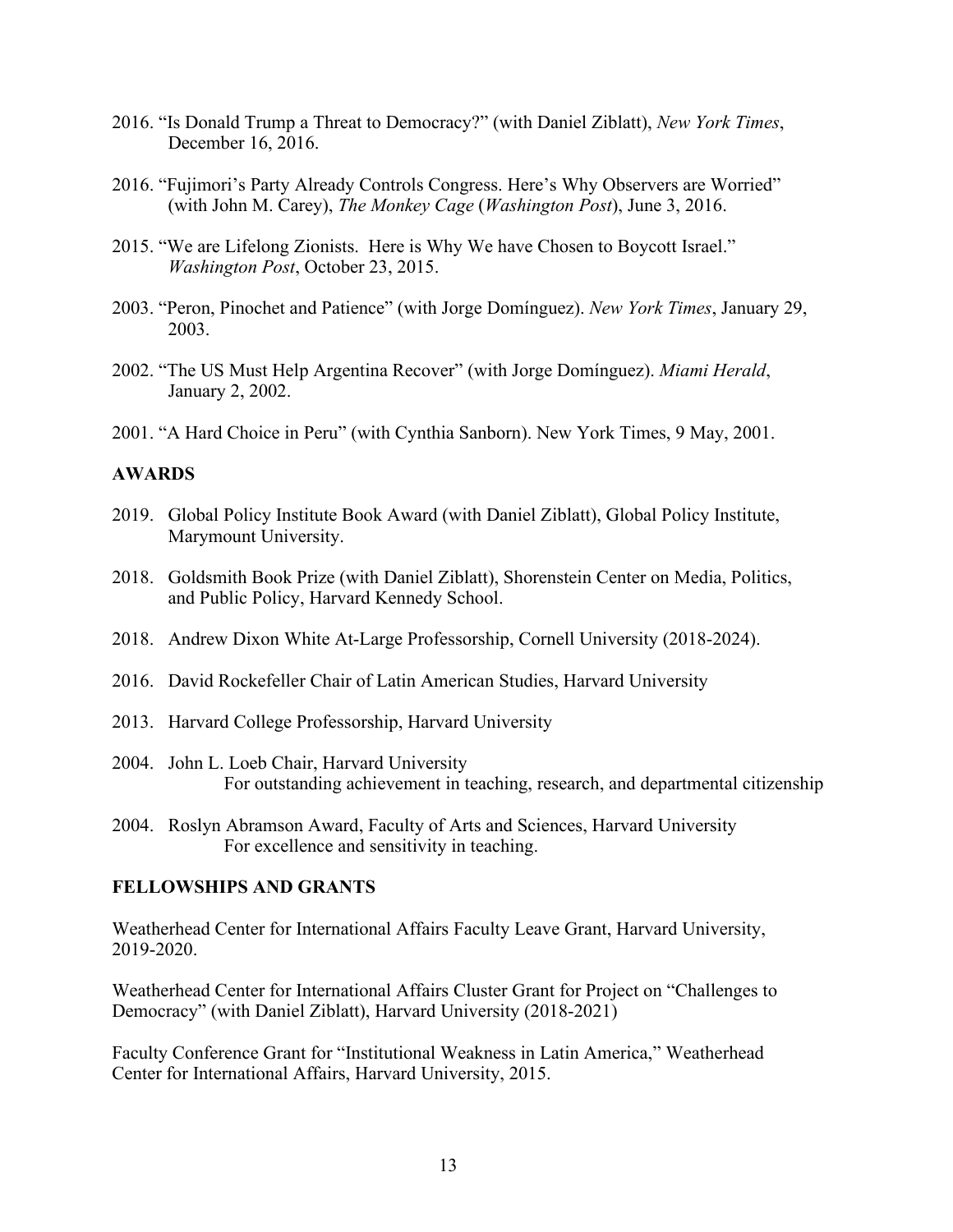Faculty Conference Grant for "Challenges of Party-Building in Latin America," Weatherhead Center for International Affairs and David Rockefeller Center for Latin American Studies, 2012.

Faculty Conference Grant for "Ruling Politics: The Formal and Informal Foundations of Power in New Democracies," Weatherhead Center for International Affairs, 2011.

Fulbright Fellowship for Teaching and Research in Peru, 2010.

Faculty Conference Grant for "Explaining Latin America's Left Turn," Weatherhead Center for International Affairs, 2007.

Weatherhead Center for International Affairs Distinguished Research Faculty Associate/Douglas Dillan Fellow (one semester paid leave), 2004-05

Faculty Research Grant, Weatherhead Center for International Affairs, 2002-03.

Faculty Conference Grant for "Rethinking Dual Transitions in Argentina," Weatherhead Center for International Affairs, 2002-03

Faculty Conference Grant for "Rethinking Dual Transitions in Argentina," Wdavid Rockefeller Center for Latin American Studies, 2002-03

Faculty Conference Grant for "Informal Institutions and Politics in the Developing World," Weatherhead Center for International Affairs, 2001-02

Faculty Research Grant, David Rockefeller Center for Latin American Studies, Harvard University, 2000-2001.

Post-Doctoral Fellowship, Kellogg Institute for International Studies, University of Notre Dame, 1999.

Fulbright-Hays Doctoral Dissertation Research Abroad (DDRA) Fellowship, U.S. Department of Education, 1996-97.

Social Science Research Council (SSRC)/American Council of Learned Societies Dissertation Research Fellowship, 1996-97.

National Science Foundation (NSF) Three Year Graduate Fellowship, 1993.

**PUBLIC LECTURES AND PRESENTATIONS** (Numerous: will provide upon request)

# **UNIVERSITY/DEPARTMENTAL SERVICE**

Director, Rockefeller Center for Latin American Studies (DRCLAS), 2020-

Chair, Government Department Climate Change Committee (to address issues raised after sexual harassment revelations in the department), 2018-2019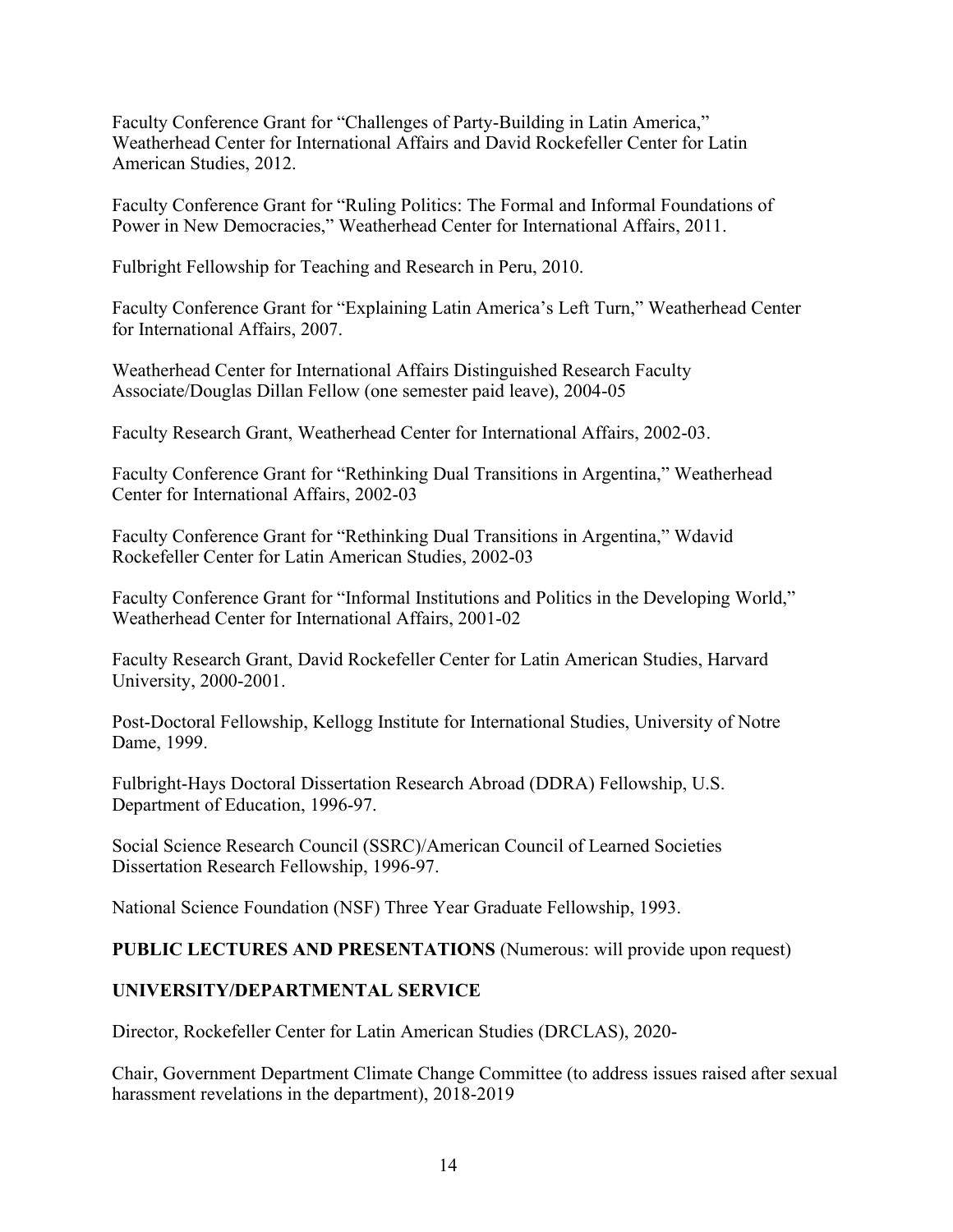Chair, Department of Government Graduate Admissions Committee, 2014-15.

Department of Government, Director of Graduate Studies, 2013-2014

Department of Government, Comparative Politics Subfield Coordinator, 2009-2010, 2013-2014

- Member, Executive Committee, David Rockefeller Center for Latin American Studies, 2008 present.
- Member, Committee on General Education, Harvard University, 2009-2012.
- Director of Graduate Programs, Weatherhead Center for International Affairs, 2002-2009. *Chaired weekly Friday lunch seminars with Graduate Student Associates*
- Member, Executive Committee, Weatherhead Center for International Affairs, 2002-present
- Co-Coordinator, Latin America Tuesday Lunch Seminar Series David Rockefeller Center for Latin American Studies, Harvard University, 2000-present *Chaired weekly Tuesday seminars*
- Member, Committee on Latin American and Iberian Studies, 2000-present.
- Member, Policy Committee, David Rockefeller Center for Latin American Studies, 2000 present
- Member, Government Department Graduate Admissions Committee, 2000-01, 2005-06, and 2006-07
- Faculty Coordinator, Social Studies Junior Tutorial program, 2004-2005 and 2006-2007.
- Member, Junior Faculty Forum, Harvard University Faculty of Arts and Sciences, 2006-07 *Met monthly with Dean David Cutler to discuss ways of improving junior faculty life at Harvard.*
- Faculty Advisor for three Harvard undergraduate organizations: Harvard Organization for Latin America (HOLA), Hacia Democracy, and Fuerza Latina, 2002-present
- Member, Weatherhead Center for International Affairs Task Force on Student Programs, 2003.
- Member, Undergraduate Summer Research Grants selection committee, David Rockefeller Center for Latin American Studies, 2001, 2003, 2008.
- Member, Government Department Undergraduate Concentration Committee, 2002-03.
- Member, Government Department-Social Studies joint search committee to fill three junior faculty positions in International Relations, 2000-01.